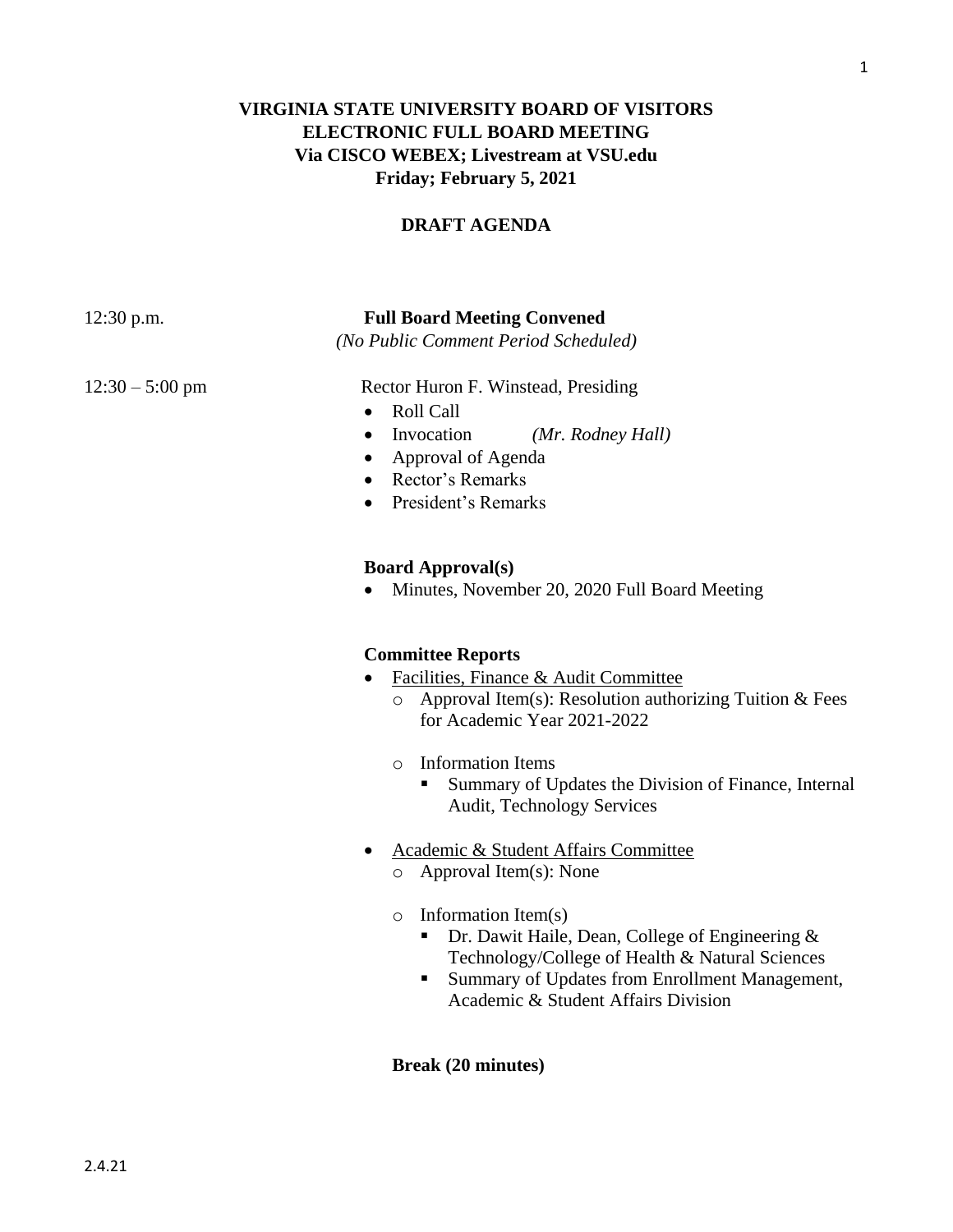**February 5, 2021**

#### **Committee Reports** (continued)

- o Reports from the Faculty and Student Representatives
	- **Dr. Ceslav Ciobanu, Faculty Representative**
	- **I** Mr. Kameron Gray, Student Representative
- o Remarks from the Staff Senate
	- Ms. Monica Brown, Chair
- Institutional Advancement Committee
	- o Approval Item: Resolution to Un-name Byrd Hall, Eggleston Hall, Trinkle Hall, Vawter Hall
	- o Information Item(s)
		- Summary of Updates (Sponsored Programs, Government Relations, Communications, Office of Institutional Advancement)

#### *Break (15 minutes)*

- Personnel, Compensation & Governance Committee o Approval Item(s): Approval to Develop Board Matrix:
	- o Information Item(s):
		- Board Matrix
			- Board Assessment
			- **•** President's Performance Evaluation

### **Report of Affiliated Foundation(s)**

• Ms. Brenda Stith-Finch, Chair, VSU Foundation

**Legal Counsel Update** *(if necessary)*

#### **Announcements**

### **Adjournment**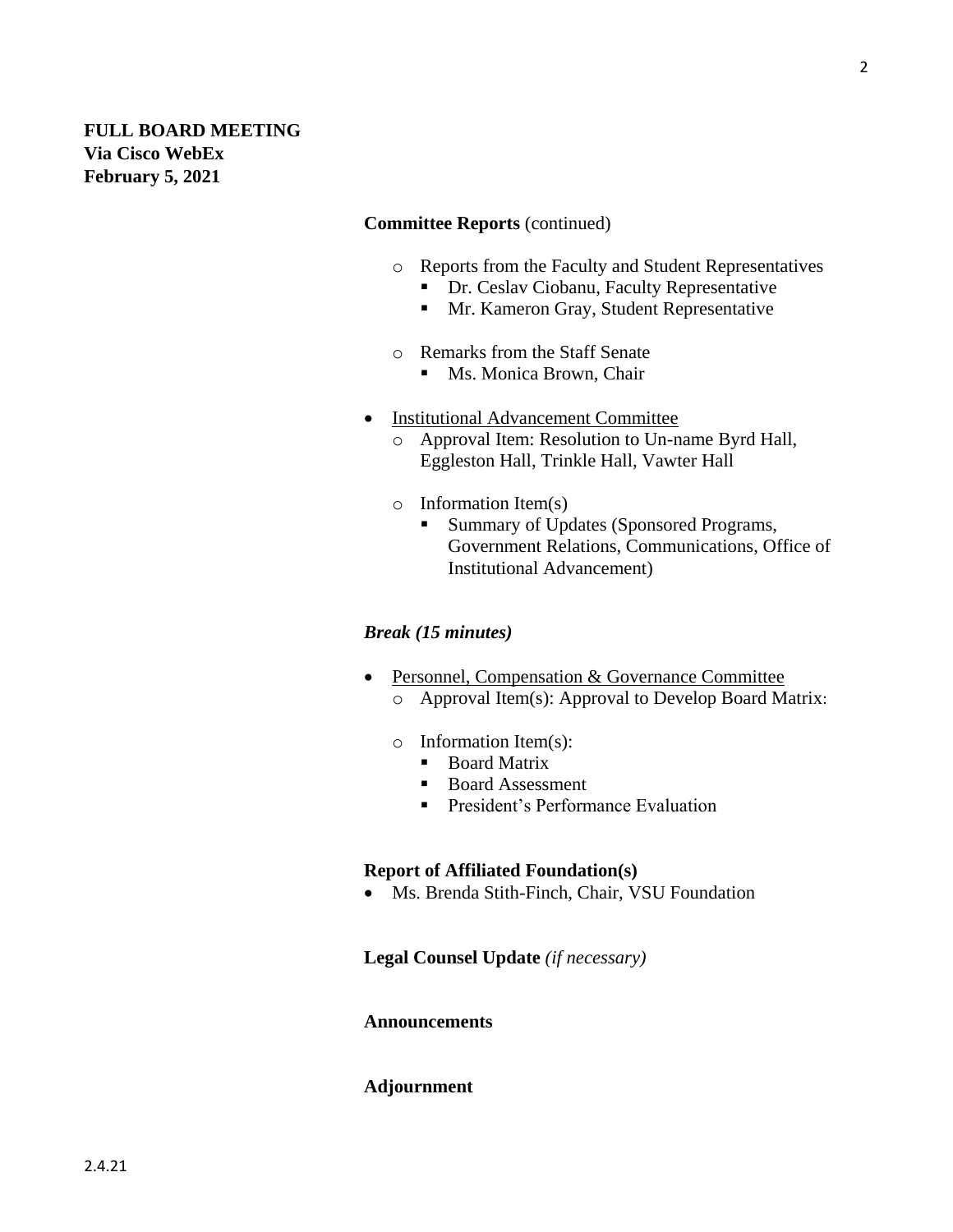### **VIRGINIA STATE UNIVERSITY BOARD OF VISITORS ELECTRONIC FULL BOARD MEETING MINUTES February 5, 2021**

### **CALL TO ORDER**

Mr. Huron Winstead, Rector, called the meeting of the Virginia State University (VSU) Board of Visitors (Board) to order at approximately 12:30 p.m. The meeting was held via Cisco WebEx.

## **ROLL CALL**

A quorum was present.

**Board Members Present:** Mr. Huron F. Winstead, Rector Mr. Charlie W. Hill, Vice Rector Ms. Thursa Crittenden, Secretary Dr. Valerie Brown Ms. Pamela A. Currey Dr. Christine M. Darden Mr. Michael Flemming (absent) Ms. Shavonne Gordon Mr. Raul Herrera Mr. William L. Murray Mr. Xavier Richardson (absent) Mr. Glenn Sessoms Mr. James J.L. Stegmaier Mr. Wayne Turnage (absent) Mr. Gregory Whirley Dr. Ceslav Ciobanu, Faculty Representative to the Board Mr. Kameron K. Gray, Student Representative to the Board (electronic communication)

## **Administration Present:**

ï,

Dr. Makola M. Abdullah, President Dr. Donald Palm, Provost/Vice President for Academic Affairs Kevin Davenport, Vice President for Finance & Administration/CFO Tonya Hall, Vice President for External Relations Regina Barnett-Tyler, Interim Associate Vice President for Student Success and Engagement Rodney Hall, Assistant Vice President, Enrollment Management Sheila Alves, Chief Audit Executive, Internal Audit Dr. Gwendolyn Dandridge, Director of Communications Eldon Burton, Director of Government Relations Dr. Annie C. Redd, Special Assistant to the President/Board Liaison Dr. Tia Minnis, Associate Vice Provost/Executive Dir., Office of Planning & Effectiveness

Legal Counsel Present: Deborah A. Love, Senior Assistant Attorney General and Chief, Education Section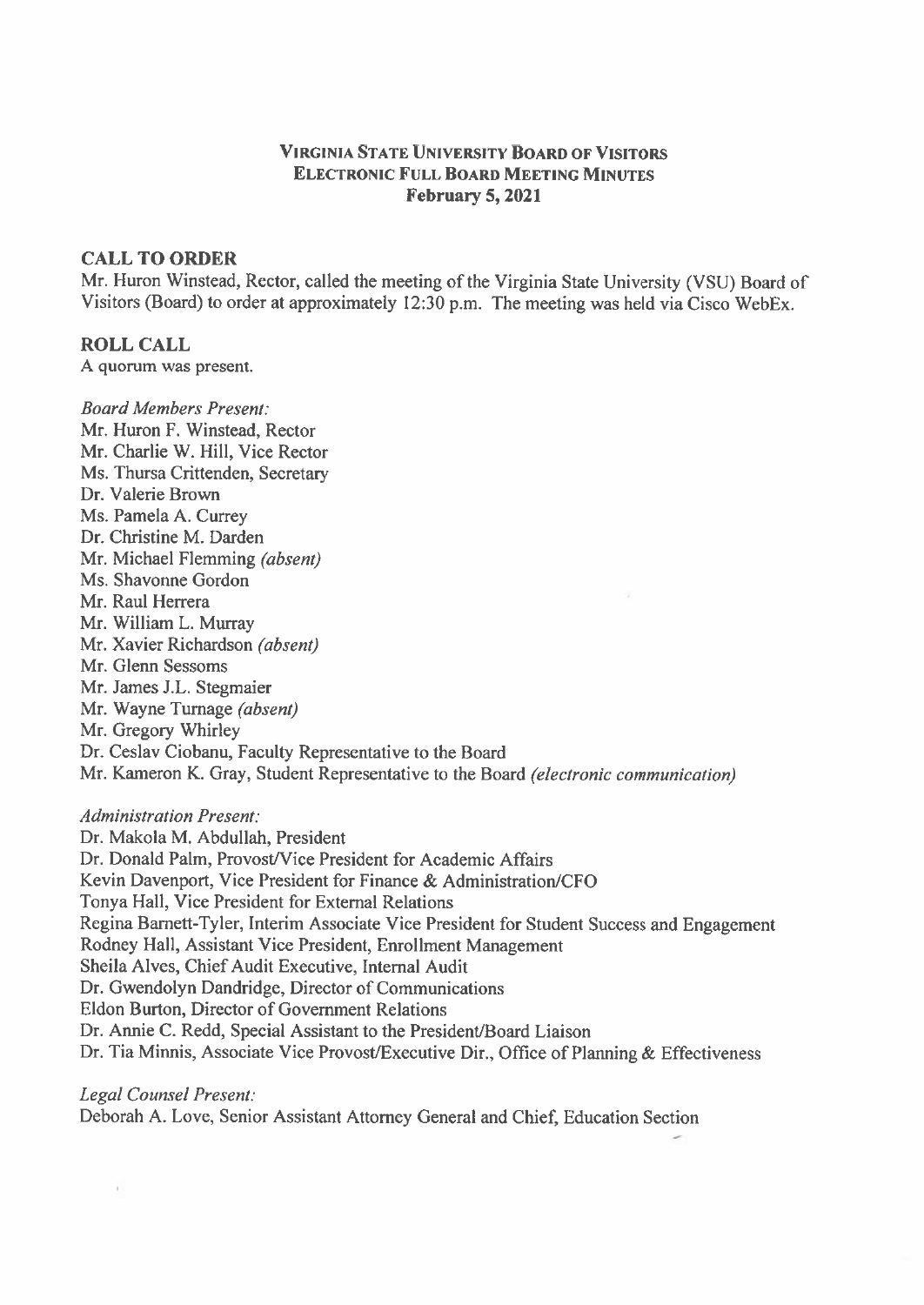### **FULL BOARD MEETING MINITES FEBRUARY 5, 2021** PAGE<sub>2</sub>

Other Attendees: Ms. Brenda Stith-Finch, Chair, VSU Foundation Board **Travis Edmonds, Information Technology Services** Yourdonus James, Office of Conference Services Sylvia Jones, Staff Senate (representing the Staff Senate Chair) Dr. Danika Clemmons, Student Health Center

## **OPENING REMARKS**

Rector Winstead invited Mr. Rodney Hall to give the invocation.

## **APPROVAL OF AGENDA**

The Board approved the agenda by roll call vote.

## **RECTOR'S REMARKS**

Rector Winstead thanked Board members for their attendance and participation at the February committee meetings and for their attendance today. The Rector expressed appreciation to Ms. MacKenzie Scott for the \$30 million gift to VSU.

The Rector also shared information about the college governing board accountability assessment conducted by partners for college affordability and public trust (PCAPT), which is a nonprofit think-tank organization in the higher education space. The assessment focused upon institutional performance related to board transparency, board member accessibility, and receptiveness. It dealt with matters of public access to board members, public comment, postings, meetings, availability of minutes, and other administrative matters related to board governance. The Rector assured the Board that its governance and meetings comply with state Code and Freedom of Information Act authority in addition to regular guidance from legal counsel and contact with the Office of the State Attorney General. The General Assembly is considering new legislation as it relates to governance, transparency, and accessibility. Discussion of the new legislation will be deferred until after the General Assembly votes.

On behalf of the Executive Committee, Rector Winstead announced the call for nominations of Board officers will be sent out to Board members within a few days after this meeting. He reviewed the timeline for nominations as well as the elections process. Election of officers will take place during the April 23, 2021 Annual Board meeting.

### **PRESIDENT'S REMARKS**

President Abdullah welcomed the Board members and thanked them for their service to VSU. The President shared that students had returned to campus and classes started on February 1<sup>st</sup>, and he expressed appreciation to administrators and staff for their diligence in preparing for the campus to reopen. President Abdullah also presented highlights since the November 2020 meeting, which included the \$30 million donation from Ms. MacKenzie Scott. The donation will be used in several initiatives such as setting up a fund where faculty and staff can apply and write proposals for the betterment of Virginia State University, to offer free tuition for computer science and computer engineering majors,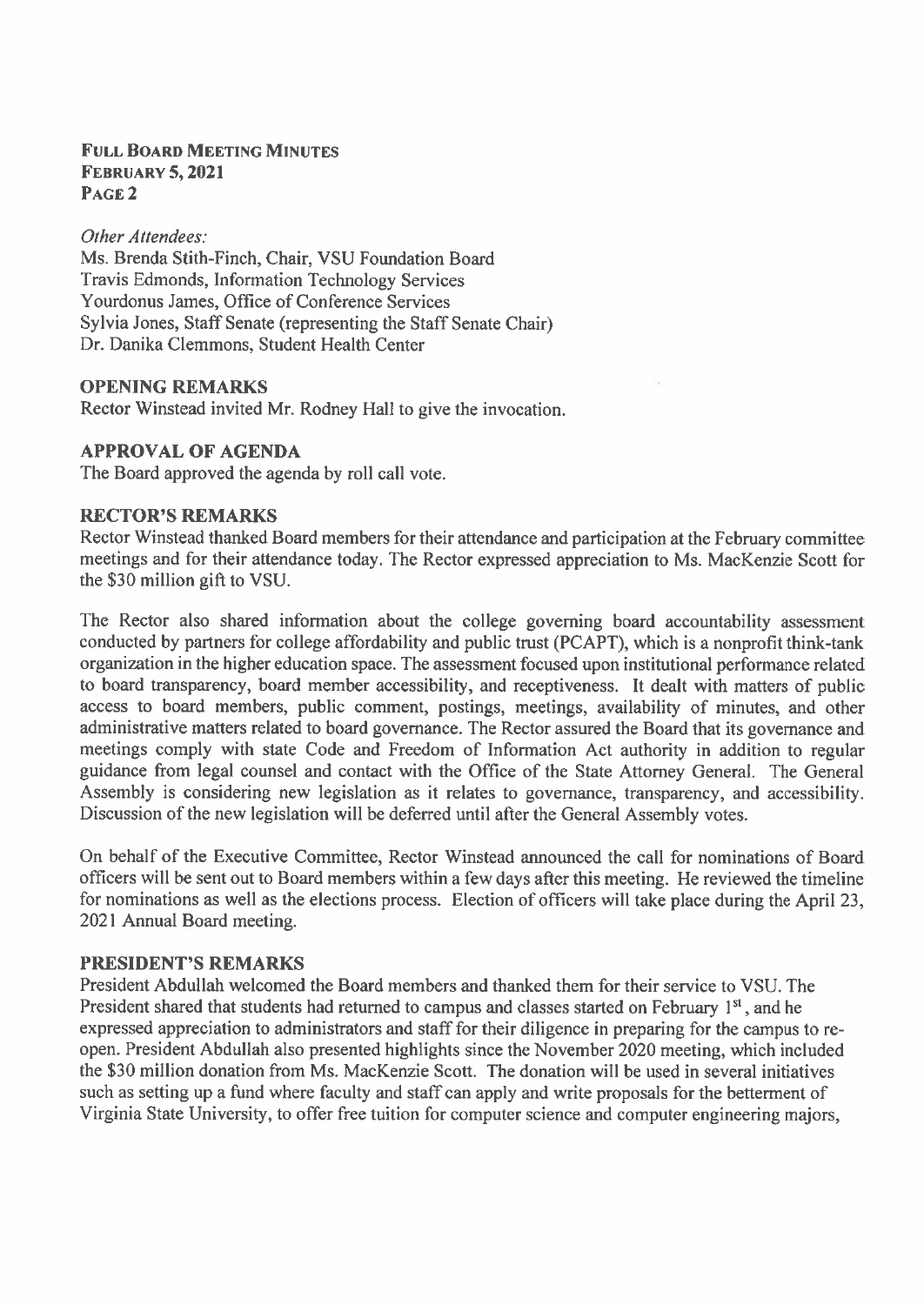## **FULL BOARD MEETING MINUTES FEBRUARY 5, 2021** PAGE<sub>3</sub>

and to make some financial investments for the future to support VSU students. Highlights included funding from the coronavirus relief package passed by the federal government, re-allocation of funding for the Virginia College Access Network (VCAN) from the Commonwealth of Virginia, and funding for scholarships from Dominion Energy.

In recognition of outstanding student leaders, the President acknowledged Ms. Anita Wynn who presented Mr. VSU, Miss VSU, and 4 students who are current fellows in the Charlie W. Hill Leadership Institute. Vice Rector Hill shared that he had the privilege of investing in an idea to help students to develop higher skills, the idea became the Hill Leadership Institute, and that it was one of the best investments he has ever made.

# **BOARD APPROVALS**

Action on the November 20, 2020 minutes of the Full Board meeting (Approved). The motion passed by roll call vote. Visitors Michael Flemming, Wayne Turnage, and Xavier Richardson were not present for the vote.

Action on the Resolution for Approval of Tuition, Fees, Room and Board for FY 2021-22 (Approved). The motion passed by roll call vote. Visitors Michael Flemming, Wayne Turnage, and Xavier Richardson were not present for the vote.

Action on the Resolution for Approval of Un-Naming Byrd Hall, Trinkle Hall, Eggleston Hall, and Vawter Hall (Approved). The motion passed by roll call vote. Visitors Michael Flemming, Wayne Turnage, and Xavier Richardson were not present for the vote.

Action on the motion for the Personnel, Compensation and Governance Committee to move forward in developing a board matrix (Approved). The motion passed by roll call vote. Visitors Michael Flemming, Wayne Turnage, Xavier Richardson, and Gregory Whirley were not present for the vote.

### **COMMITTEE REPORTS**

# Facilities, Finance & Audit (FFA) Committee

On behalf of the Committee, Dr. Valerie Brown, Chair, brought forward one item for approval from the FFA Committee--the Resolution for Approval of Tuition, Fees, Room and Board for FY 2021-22 and presented an executive summary of the reports presented by the Division of Finance  $\&$  Administration and Internal Audit. There was not a formal report today from Technology Services. The Committee looks forward to an update from Technology Services at the April meeting.

Mr. Davenport presented one action item for approval—the resolution authorizing tuition and fees rates for 2021-2022. The University is presenting the resolution at the February meeting in an effort to set fees earlier rather than waiting until the April meeting. The charges are to be set at a rate that allows the University to be cost competitive and to generate non-general fund revenue within the limits established by the biennium budget. The staff, in preparation of the University's annual budget, has reviewed the current tuition and fees being charged and is not making recommendations for increases. In addition,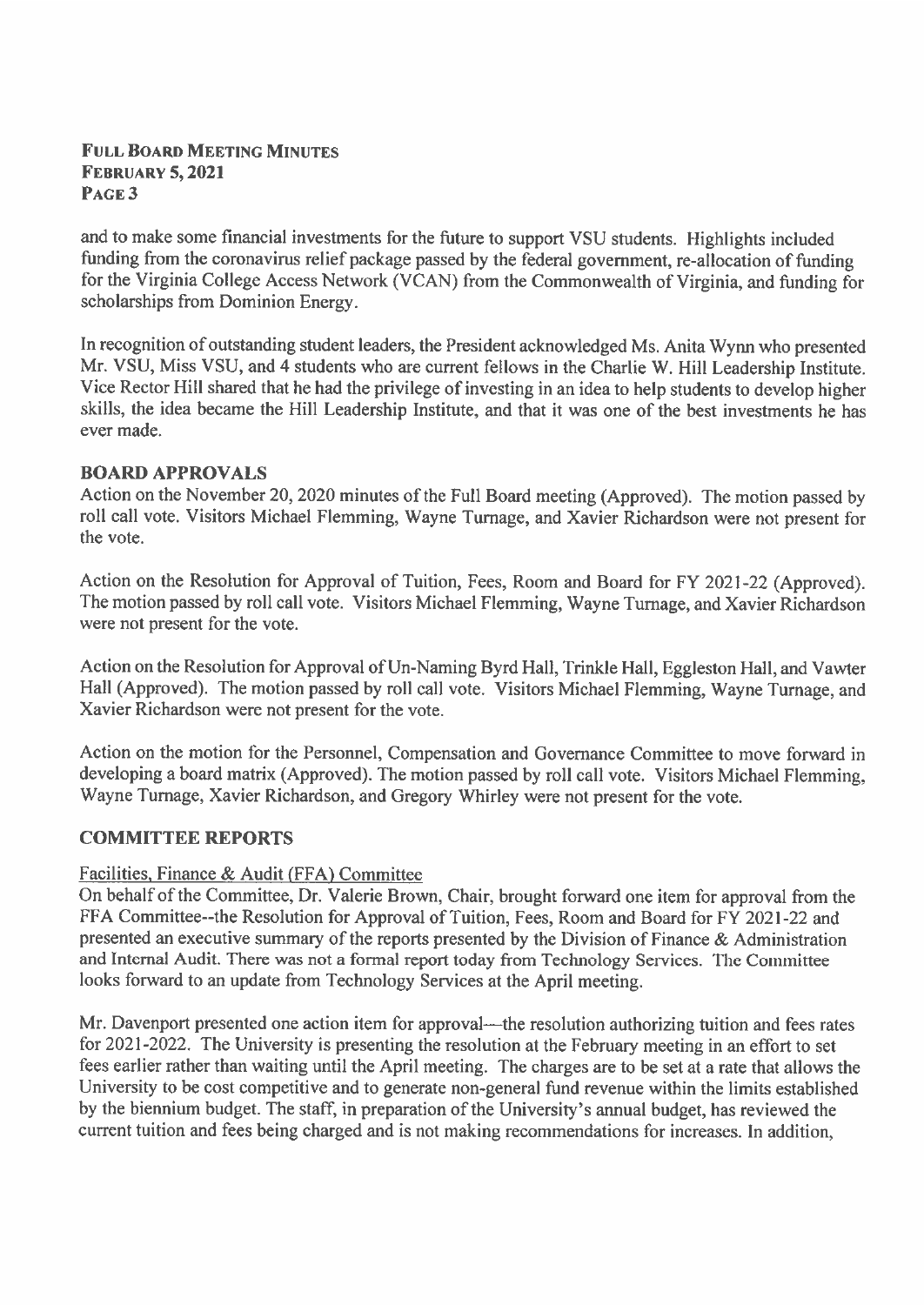## **FULL BOARD MEETING MINUTES FEBRUARY 5, 2021** PAGE 4

Mr. Davenport presented several information items including Budget to Actual Financial Statements as of 12/31/2020, Actual to Actual Financial Statements as of 12/31/2020, and the Annual Debt Report. Mr. Davenport indicated that the Auditor of Public Accounts (APA) will mail out the 2019 audit within the next week, and he gave a brief overview of items the Board can expect to see in the report. The Board received updates on the University investments from Spider Management Investments and Greystone Consulting/Morgan Stanley Investments. Mr. Davenport also shared the status of funding received from the Coronavirus Response and Relief Supplemental Appropriations Act (CRRSAA).

Ms. Sheila Alves, Chief Audit Executive, presented status reports on the University's corrective action plans and the department's audit plan as well as updates on the Office of Inspector General hotlines and internal special investigations. The report addressed Internal Audit's concerns about timely completing or closing items identified in audits and the department's recommendations to management. Internal Audit has been given approval by the University to fill the open position to assist with the office caseload. The department continues to provide consulting services to the University such as process improvement to the Bursar's Office, allocations and budget to the Office of Procurement, and process improvement to Accounts Receivable.

## Academic & Student Affairs Committee

On behalf of the Committee, Pamela Currey, Chair, presented an executive summary from the reports presented by the Division of Student & Academic Affairs. There were no action items presented for approval. The Committee received reports on the following information items.

- A. The Virginia State University Computer Science Initiative.
- B. Virginia State University Enrollment Numbers and Recruitment Plan
- C. The Spring 2021 Reopening Plan
- D. Strategic Plan Update
- E. The Virginia State University SCHEV Performance Measures Remediation Plan

Dean Dawit Haile and Dr. Pamela Leigh-Mack from the College of Engineering and Technology provided an overview of the College and the proposed Computer Science Initiative. The Computer Science Initiative will be launched in the fall of 2021.

Mr. Rodney Hall, Assistant Vice President for Enrollment Management provided the admissions report for the spring 2021 and fall 2021 semesters. Mr. Hall also presented a recruitment plan to the committee. The plan outlines several specific initiatives and highlights the processes needed to improve efficiency and meet enrollment goals. These goals are in support of Priority 1 of the Strategic Plan-- Increase Student Opportunity and Access to Higher Education. The plan includes tactical, short- and long-term strategies and activities which will fuel a more comprehensive Strategic Enrollment Management Plan. The 2020-2021 recruitment plan focuses on new first-time freshmen and transfer students.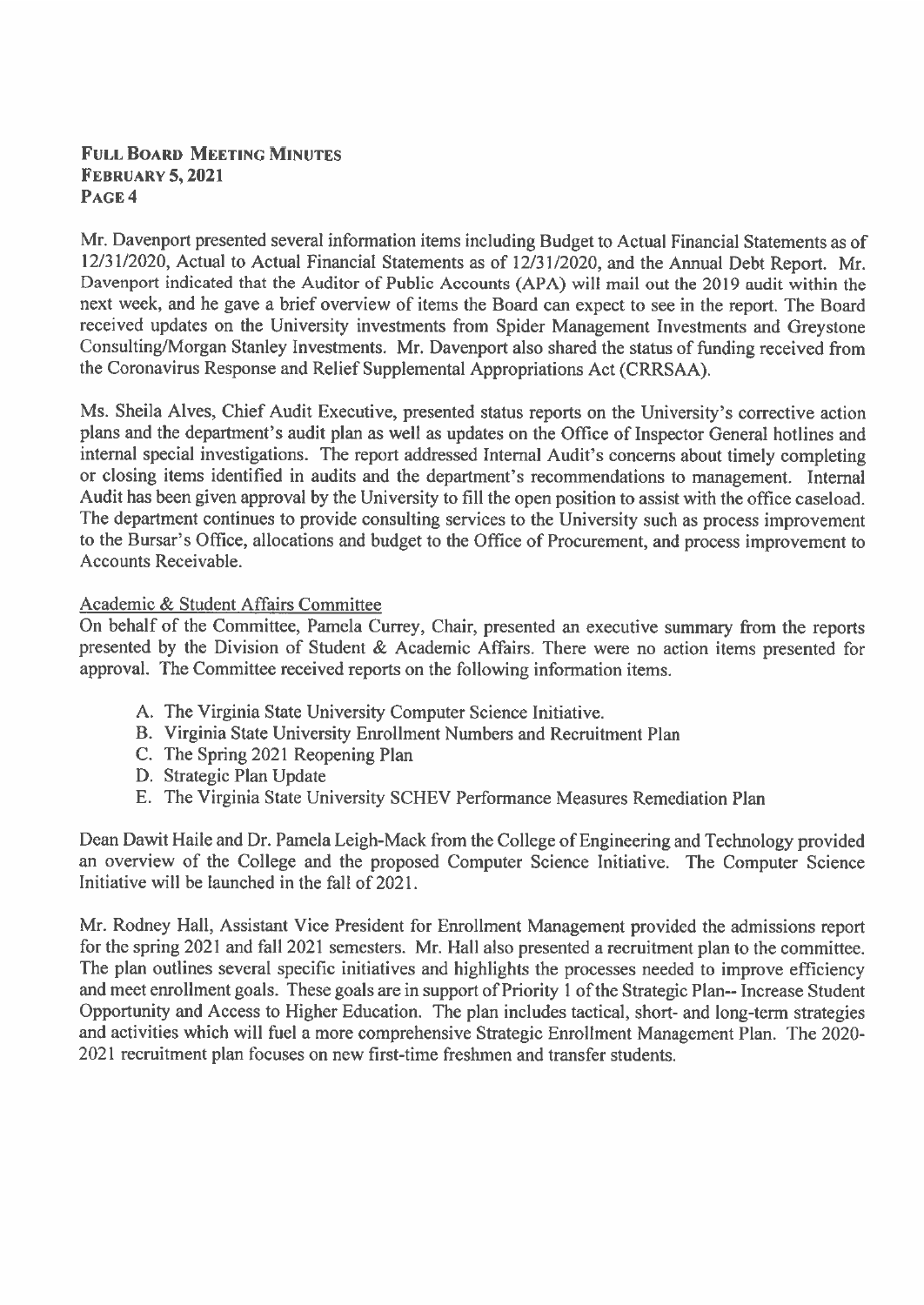### **FULL BOARD MEETING MINUTES FEBRUARY 5, 2021** PAGE 5

Dr. Palm provided an update on the spring 2021 reopening plan. The Virginia State University Campus Reopening Plan addresses the requirements detailed in the state guidance document, "Higher Education Reopening Guidance" and aligns with the Governor's four areas of focus: Repopulation of the Campus: Monitoring Health Conditions to Detect Infection; Containment to Prevent the Spread of COVID-19 when detected; Shut Down Considerations if necessitated by severe conditions and/or public health guidance.

Virginia State University began spring classes on Monday, February 1, 2021. The last day of classes are scheduled for May 7<sup>th</sup> with finals ending on May 17<sup>th</sup>. While Spring-Break will be cancelled, the university will observe a few wellness days throughout the semester. To adhere to social distancing guidelines, VSU has prepared for a reduced on-campus student population of 1,570. To repopulate the campus, a staggered scheduled check-in process beginning January 15, 2021 was used. The staggered check-in process afforded testing for all on-campus and commuter students using both the Rapid Antigen (BinaxNow) - Point of Care Testing and the LabCorp-PCR test. Students are being housed in single rooms with Whiting Hall designated as isolation and quarantine space with a capacity of 55 single rooms.

Faculty, Staff and Students will follow the Mandatory Social Distancing and Face-Mask policies/rules in accordance with Governor Northam's Executive Order 63. In addition, faculty and staff are encouraged to test for COVID-19 on a regular basis and will have access to COVID-19 testing on campus or they can use their personal care provider. The university will use surveillance testing and implement hands-free temperature screening stations in high traffic areas to monitor health conditions and to assist with detection and containment. Decisions regarding a campus shutdown will be made in consultation with local and state public officials. An example of VSU's COVID Dashboard was included in the Diligent materials. This dashboard will keep the VSU community up to date on COVID activity.

Dr. Palm provided an update on the University Strategic Plan "Preeminence with Purpose". The Strategic Plan was launched in the fall of 2020. Many initiatives were put in place to ensure a successful launch of the plan. This includes alignment of VSU's Strategic Plan Priorities with the Institutions Six-Year Plan. VSU submitted the Six-Year Plan during the summer of 2019. Significant progress since the launch includes: \$6.6M in funding for Strategic Plan Initiatives in alignment with the Six-Year Plan, Two new on-line programs, Five new programs (Education and MSW), Submission of 2 Master's Programs (MBA and Data Analytics), Specialized Re-Accreditation in programs within 4 of our Colleges, Faculty Development Initiatives which include an Outstanding Faculty Award, Diversified Financial Resources from Private, State and Federal Sources, and Enhanced operational effectiveness with E-Transcript Online Ordering.

Dr. Palm provided an update on the SCHEV Academic Performance Measures. VSU's remediation plan to improve deficiencies in several educational performance measures was submitted and accepted by SCHEV in December 2020. Leveraging student data analytics, VSU will continue to work directly with the SCHEV Institutional Research team to refine and establish accurate projections for Education Performance Measures. In addition, VSU has implemented a number of strategic initiatives as part of our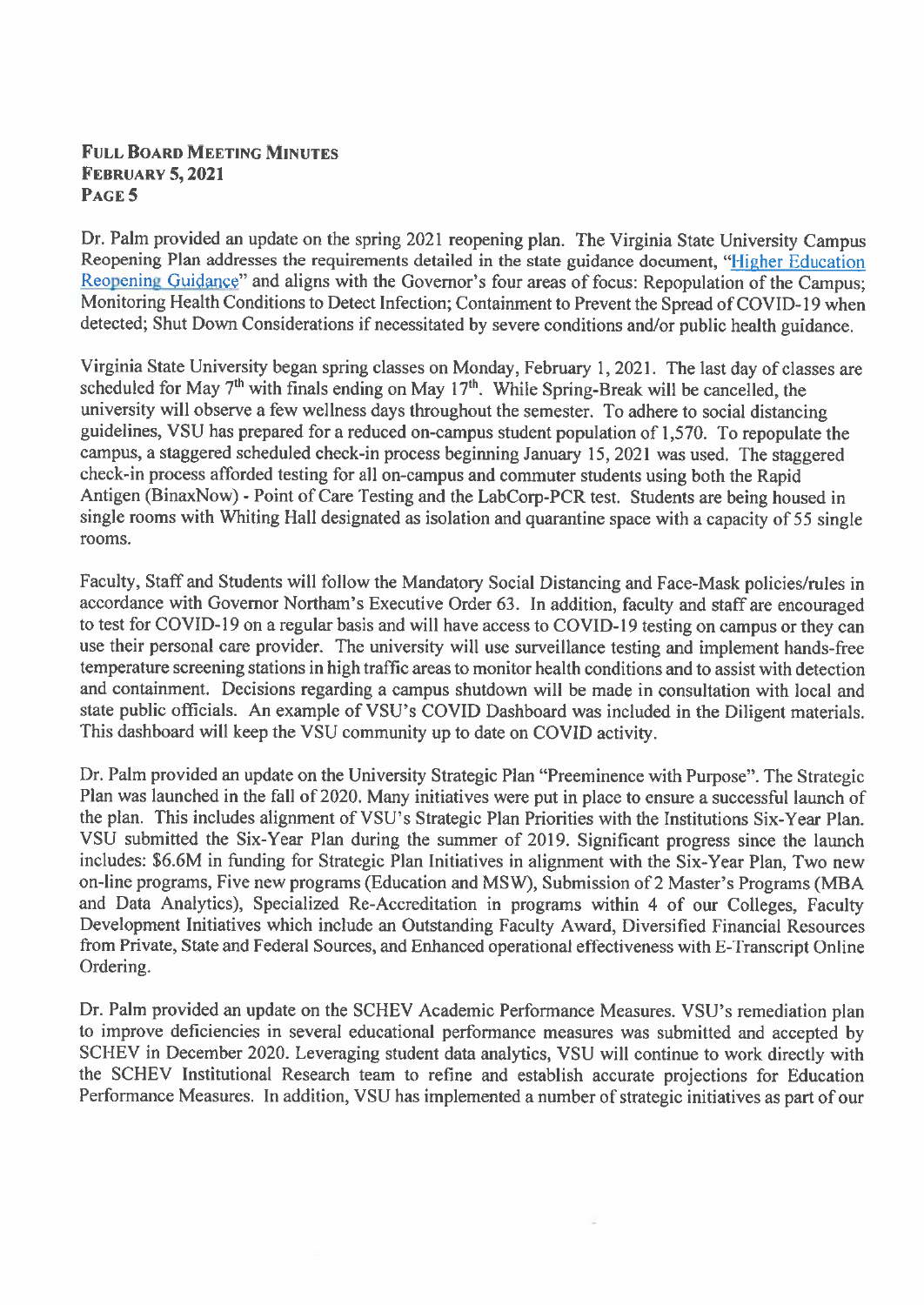### **FULL BOARD MEETING MINUTES FEBRUARY 5, 2021** PAGE 6

five-year Strategic Plan (2020-2025), "Preeminence with Purpose". These initiatives are focused on enrollment, retention, graduation, and overall sustained excellence. Through the implementation of these strategic initiatives the institution will address the Education Performance Measures.

#### Remarks from Faculty and Student Representatives to the Board

The Board received reports from Dr. Ceslav Ciobanu, Chair, Faculty Senate, and Kameron K. Gray, the Student Government Association President.

The Rector also invited the Staff Senate to bring greetings. Ms. Sylvia Jones, Secretary of the Staff Senate, offered an update on activities in the absence of Ms. Monica Brown, Chair.

### **Institutional Advancement Committee**

Vice Chair Gordon called upon Ms. Hall to present one action item for approval by the full Board--the Resolution for approval of un-naming Byrd Hall, Eggleston Hall, Trinkle Hall, and Vawter Hall. Ms. Gordon presented a summary of the reports received from Sponsored Programs, Government Relations, Office of Communications, and the Office of Institutional Advancement. Sponsored Programs provided a summary of grant submissions and grant-related financial activity for fiscal year 2021. Grants within the Sponsored Programs portfolio and indirect costs identify and apply for grants that align VSU's Preeminence with Purpose Strategic Plan. Government Relations discussed activity on federal levels; most importantly, VSU was allocated \$10.7 million under Higher Education Emergency Relief Fund (HEERF) II, with the requirement that we expend the same dollar amount (not percentage) on emergency student aid as we were required to award to students under the original CARES Act HEERF, However, HEERF II permits broader uses of those funds for both students and the institution. It is also important to note that this allocation is a separate pot of funds from the \$1.7 billion pot for HBCUs (individual allocations for each institution are still forthcoming).

On the state level, the 2021 regular session of the General Assembly kicked off on January 13<sup>th</sup>. The primary focus remains to be health related services and how to support Virginia's economy during the pandemic. Leading into session, Governor Northam proposed his budget amendments for FY 2022 which for VSU restored \$6.2 million for multiple programs that were previously restored only in FY 2021 during the 2020 Special Session I. These programs include the Virginia College Affordability Network, expansion of an intrusive advising early warning system, supplemental instruction, a summer bridge program, and the UTeach teacher preparation program for science, technology, engineering, and math majors. It also included the restoration of funding for the VSU Cooperative Extension's state match in the amount of \$1.5 million. Fourteen (14) projects across the Commonwealth were included in Governor Northam's budget for systems upgrades, facility repairs, and life/safety projects, the largest of which is \$34 million for VSU to improve HVAC campus-wide for infectious aerosol control.

The Communications Office shared successful strategies used to accomplish positive media and communication interactions through local and national media coverage of the university. Institutional Advancement provided a snap shot on the ingenuity and collective power the MacKenzie Scott investment